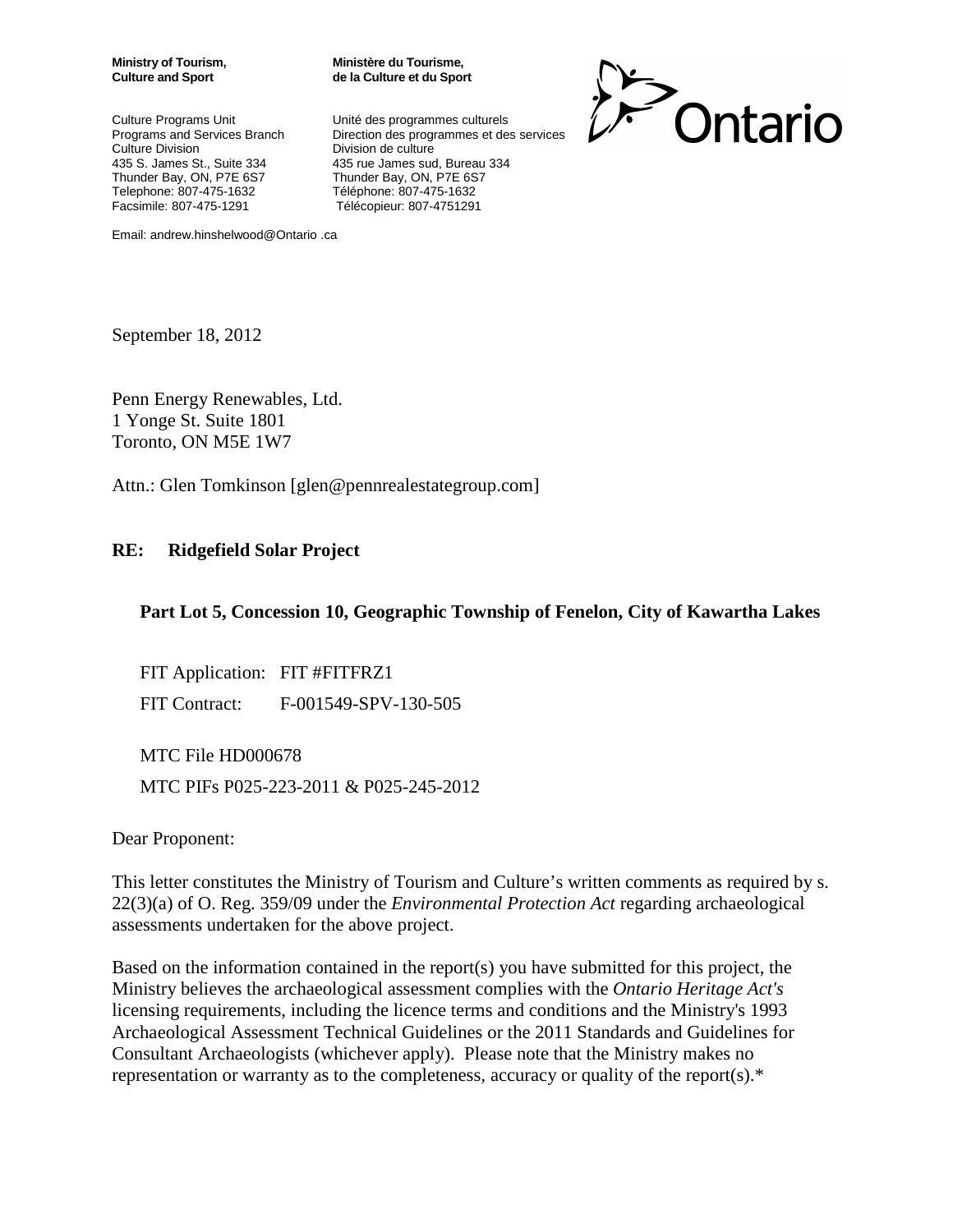Archaeological Assessment Report Entitled*, Stage 1 and 2 Archaeological Assessment of the Penn Energy - Ridgefield Solar Project, Part Lot 5, Concession 10, Geographic Township of Fenelon, City of Kawartha Lakes (FIT - FITFRZI),* dated December 20, 2011, received MTCS Toronto Office, December 23, 2011, recommends the following:

The presence of a single diagnostic artifact does not constitute a site or warrant further archaeological investigation as per Standard 1, Section 2.2 of the 2011 MTC Standards and Guidelines. As no other material was found, either associated with the artifact recovered or otherwise, it is therefore the recommendation of this report that full clearance of the subject property as outlined in this report be granted.

Archaeological Assessment Report Entitled*, Additional Stage 2 Archaeological Assessment of the Penn Energy - Ridgefield Solar Project, Part Lot 5, Concession 10, Geographic Township of Fenelon, City of Kawartha Lakes. FIT Application # FIT-FITFRZ1 FIT Contract F-001549- SPV-130-505,* dated June 06, 2012 received by MTCS September 18, 2012, recommends the following:

As there were no archaeological materials recovered during this assessment, it is the recommendation of this report that full clearance of the subject property as outlined in this report be granted.

The Ministry is satisfied with these recommendations.

This letter does not waive any requirements which you may have under the Ontario *Heritage Act*. A separate letter addressing archaeological licensing obligations under the Act will be sent to the archaeologist who completed the assessment and will be copied to you.

This letter does not constitute approval of the renewable energy project. Approvals of the project may be required under other statutes and regulations. It is your responsibility to obtain any necessary approvals or licences.

Please feel free to contact me if you have questions or require additional information.

Sincerely,

aHinshelwood.

Andrew Hinshelwood Archaeology Review Officer

cc. L. Jackson Northeastern Archaeological Associates PO Box 493 Port Hope, ON L1A 3Z4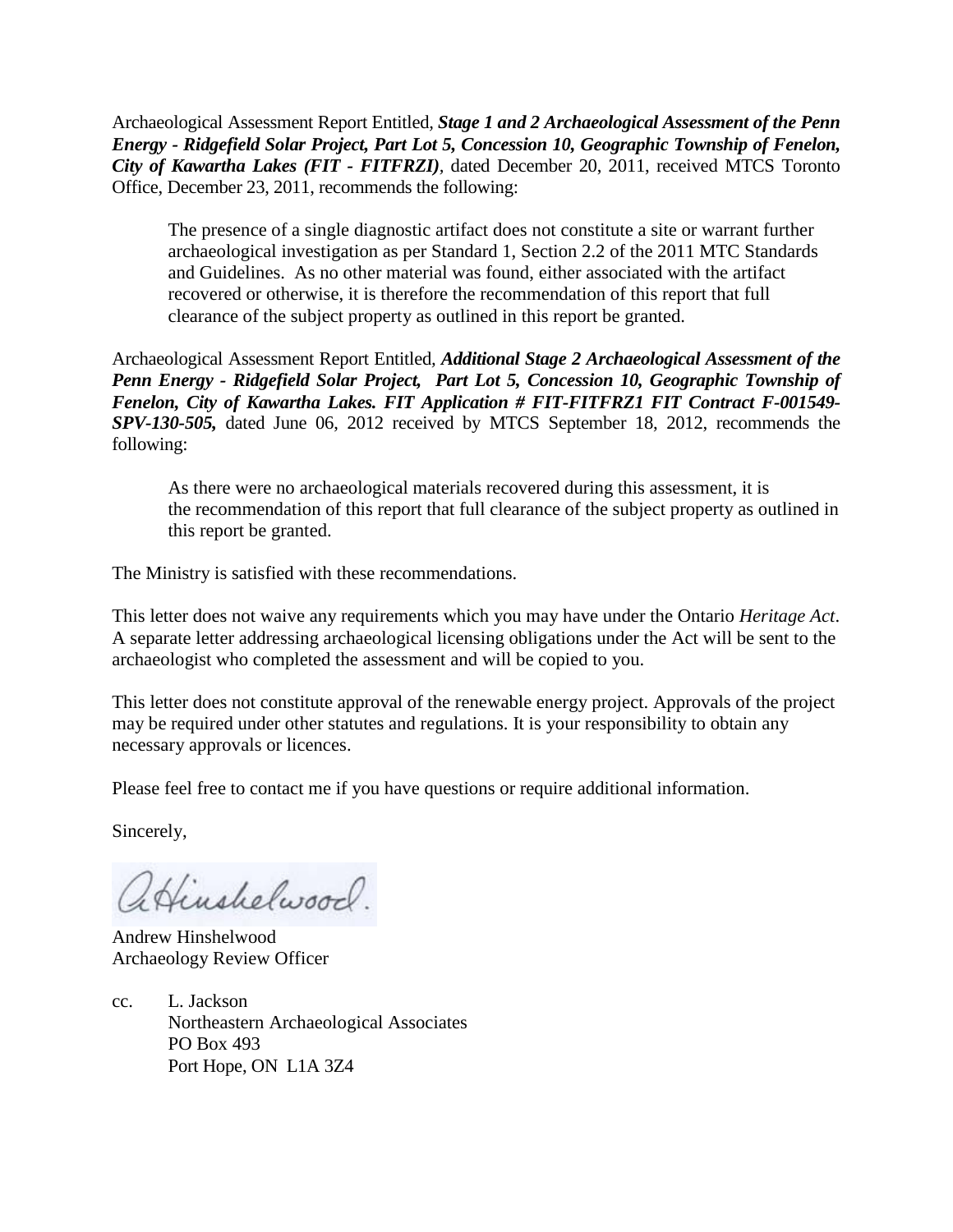Port Hope, ON L1A 3Z4

<sup>\*</sup> In no way will the Ministry be liable for any harm, damages, costs, expenses, losses, claims or actions that may result: (a) if the Report(s) or its recommendations are discovered to be inaccurate, incomplete, misleading or fraudulent; or (b) from the issuance of this letter. Further measures may need to be taken in the event that additional artifacts or archaeological sites are identified or the Report(s) is otherwise found to be inaccurate, incomplete, misleading or fraudulent.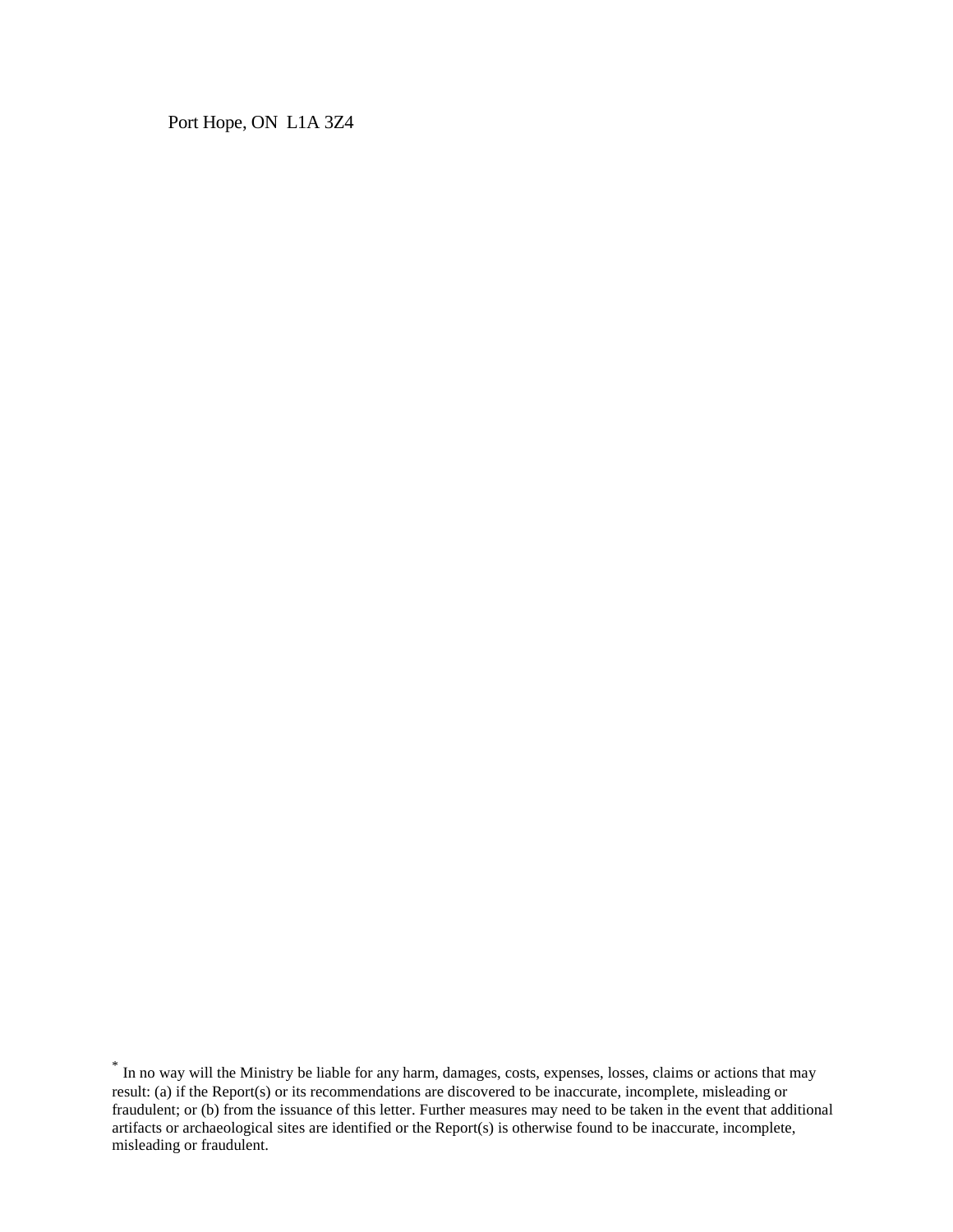## ADDITIONAL STAGE 2 ARCHAEOLOGICAL ASSESSMENT OF THE PENN ENERGEY - RIDGEFIELD SOLAR PROJECT, PART LOT 5, CONCESSION 10, GEOGRAPHIC TOWNSHIP OF FENELON, CITY OF KAWARTHA LAKES.

FIT Application # FIT-FITFRZ1 FIT Contract F-001549-SPV-130-505

For: Penn Energy Renewables, Ltd.

> US Address: 620 Righters Ferry Road Bala Cynwyd PA 19004 Ph: 610-668-0300

Canadian Address: 1 Yonge Street, Suite 1801 Toronto, Ontario M5E 1W7

From: Northeastern Archaeological Associates Ltd. Licenced to: Dr. Lawrence Jackson (P-025) PIF#: P-025-245-2012

June 06, 2012

Northeastern Archaeological Associates Limited P.O. Box 493, Port Hope, Ontario L1A 3Z4 905-342-3250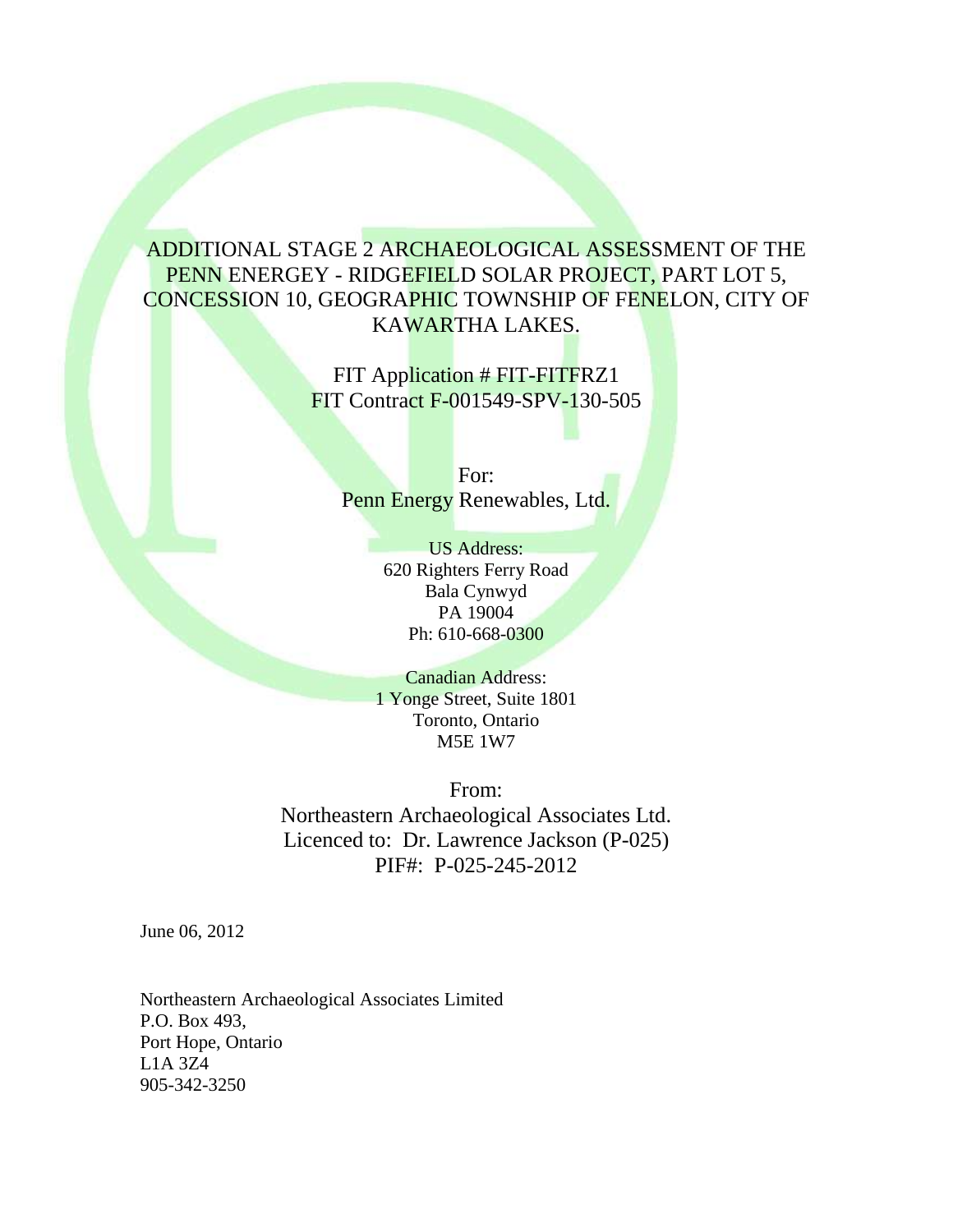## EXECUTIVE SUMMARY

In the spring of 2012, Northeastern Archaeological Associates Limited was contacted by Penn Energy Renewables Ltd. requesting that, in compliance with the requirements outlined by the MTC and the Renewable Energy Approval Regulation (O.Reg. 359/09), an archaeological assessment be conducted in part of Lot 5, Concession 10 in the Geographic Township of Fenelon, City of Kawartha Lakes, Ontario, at the location of the proposed 25 hectare Ridgefield Solar Energy Generation Facility. This contract was for additional work resulting from changes to the original project boundary defined in report P-025-223-2011. The property is located north of the Town of Lindsay on Kennedy Bay Road. Stage 1 research conducted in relation to this property indicates that it is of high archaeological potential, as outlined by the *Ministry of Tourism, Culture and Sport*, due to its topography, proximity to water sources, and areas of historic development. All Stage 2 testing on this property therefore took place at high potential (5 meter) intervals. The proposed development lands consist of small overgrown grassland areas between the farm's pastures and two collapsed barn structures. The property was therefore test-pit surveyed up to within one meter of the barn structures in accordance with Ministry standards (MTCS S&G, 2011). Testing was conducted under clear and visible conditions in the spring of 2012. This survey did not result in the recovery of any culturally significant artifacts. Consequently, it is the recommendation of Northeastern Archaeological Associates Limited that the development property be cleared for development. If any archaeological resources should be discovered during the course of development, all excavation must stop immediately and an archaeologist must be contacted.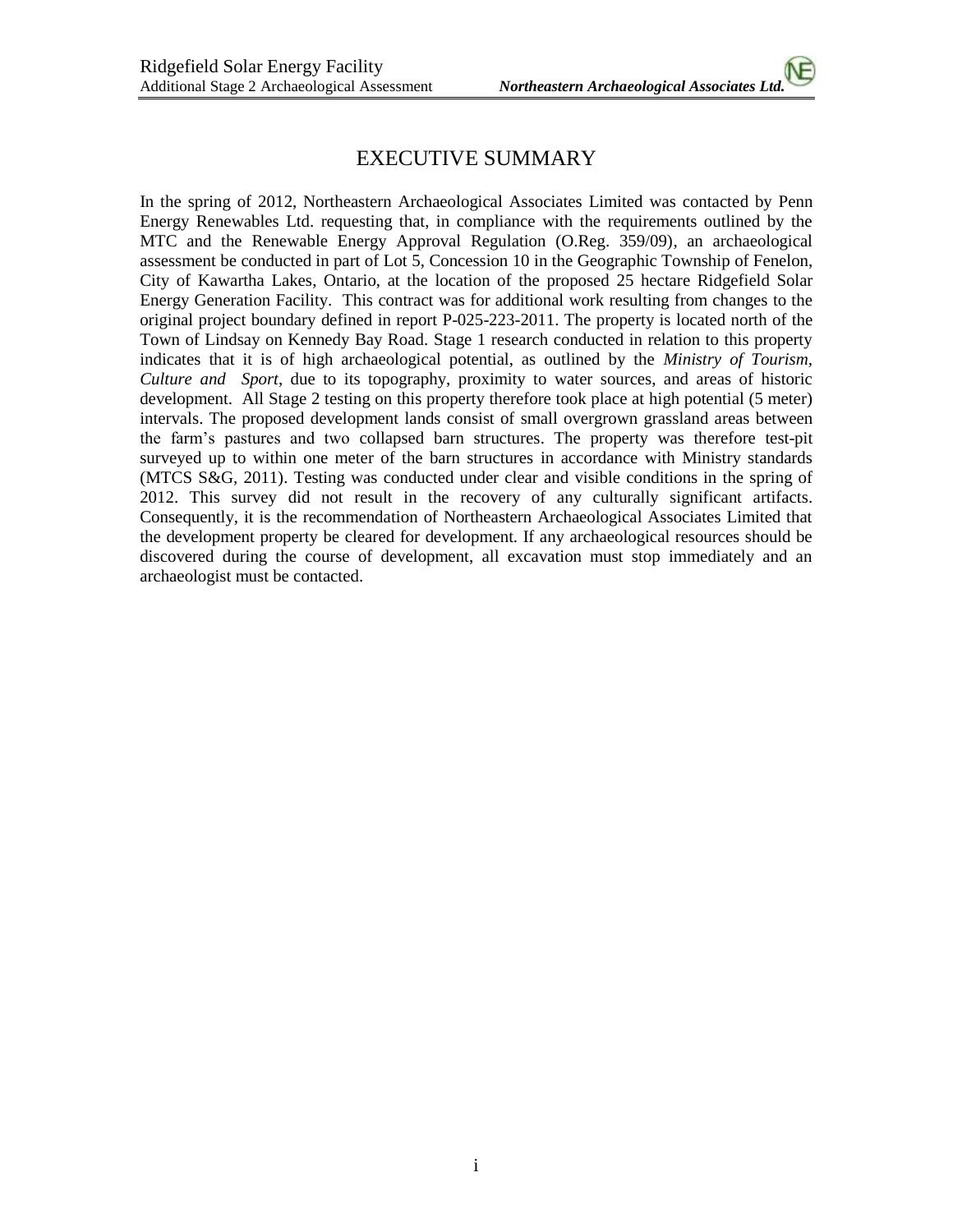# TABLE OF CONTENTS

## Page

|                                                                        | $\mathbf{i}$   |
|------------------------------------------------------------------------|----------------|
|                                                                        | 11             |
|                                                                        | $\mathbf{1}$   |
|                                                                        | -1             |
|                                                                        | 1              |
|                                                                        | 1              |
|                                                                        | $\mathbf{1}$   |
|                                                                        | $\overline{2}$ |
|                                                                        | $\overline{2}$ |
|                                                                        | $\overline{2}$ |
|                                                                        | 3              |
|                                                                        | 3              |
|                                                                        | $\overline{4}$ |
|                                                                        | 5              |
| Image 9.1: Oriented N, View of Shovel Testing in West End of Property. | 5              |
| Image 9.2: Oriented N, Test-Pit Survey North of Barn Foundation.       | 5              |
| Image 9.3: Oriented SE, Test-Pit Survey in Northern Paddock Area       | 6              |
| Image 9.4: Oriented S, View of Shovel Testing North of Barn Foundation | 6              |
|                                                                        | 7              |
| Map 10.1: Location of Subject Property on SE side of Sturgeon Lake     | 7              |
| Map 10.2: Stage 2 Methodology Overlaid on Draft Plan                   |                |
|                                                                        | 8              |
| Map 10.3: Location and Direction of 2012 Survey Photos                 | 9              |
| Map 10.4: 1881 Historic Atlas Map Showing Location of Development      |                |
| Property (After Belden & Co. 1881, Alexander Pub. 2000)                | 10             |
| Map 10.5: 1916 Historic Atlas Map Showing Location of Development      |                |
| Property (After Belden & Co. 1881, Alexander Pub. 2000)                | 11             |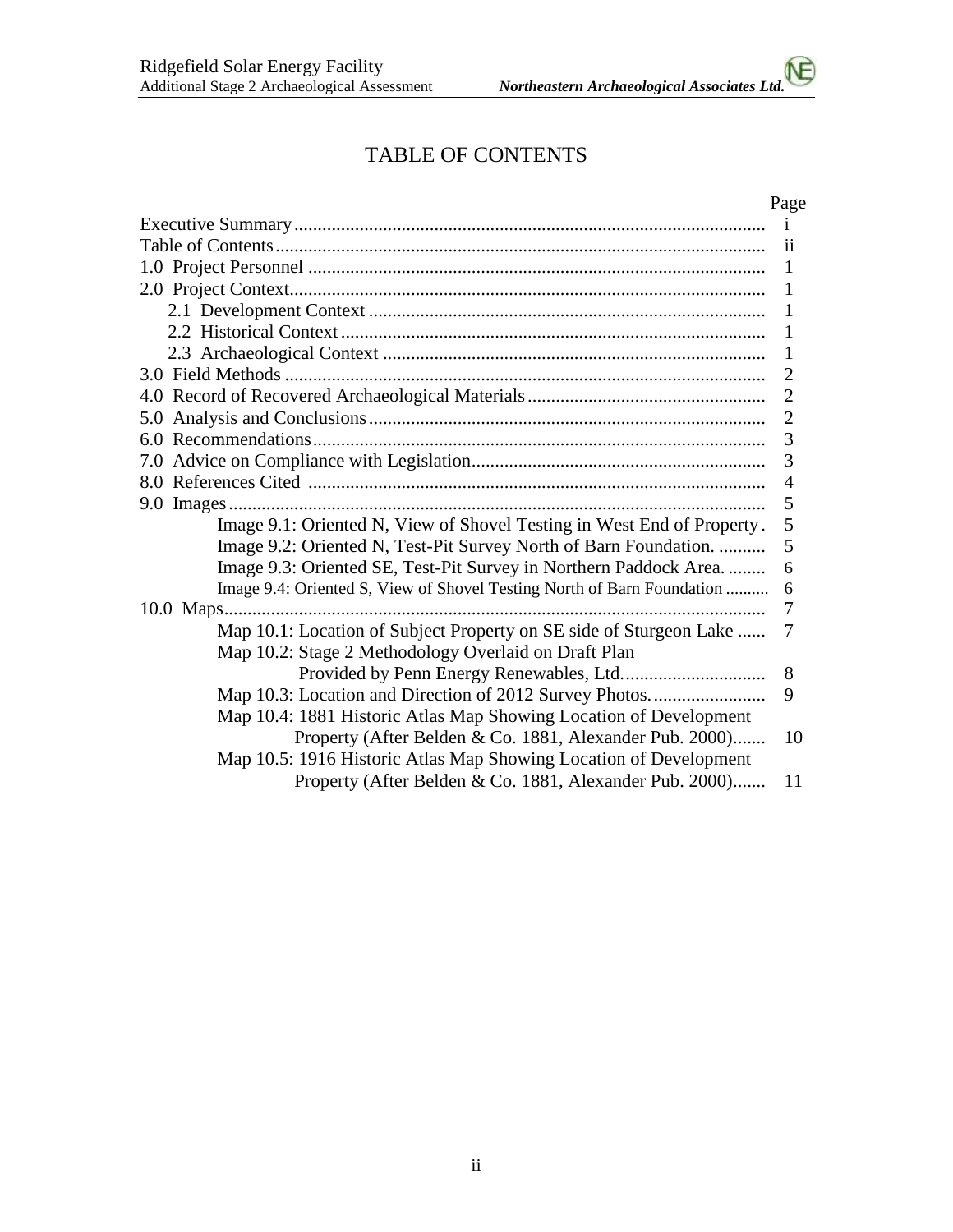## 1.0 PROJECT PERSONNEL

| <b>Project Director:</b> | Dr. Lawrence Jackson (P-025)                 |
|--------------------------|----------------------------------------------|
| <b>Field Supervisor:</b> | Justin Tighe (R-421), Marika Atfield (R-333) |
| <b>Field Assistants:</b> | Myles Allen (Northeastern Arch.)             |

## 2.0 PROJECT CONTEXT

#### **2.1 Development Context**

In compliance with the Ontario Ministry of Tourism and Culture requirements regarding land development, a contract to carry out a pre-approval Stage 1 and 2 archaeological assessment of the proposed Ridgefield Solar Generation Facility was awarded to Northeastern Archaeological Associates Limited by Penn Energy Renewables on May 10, 2012. The property in question consists of approximately 0.5 of a hectare of overgrown grasslands and laneway between the farm's previously assessed pastures and two collapsed, fenced in timber frame barns in the process of being removed the current landowner/farmer, as shown in Map 10.2. The proposed development includes installation of solar arrays over the bulk of the entire property's open areas as shown in the development plan (Map 10.2). Permission to enter the property was granted by the proponent. This report represents a complete record of all additional activities conducted in relation to the site.

#### **2.2 Historical Context**

The subject property is the former Township of Fenelon, Victoria County, Ontario. There is no name listed on the 1881 Historic Atlas map for the subject property or the majority of the surrounding parcels (see Map 10.4). (Belden  $\&$  Co. 1881, Alexander Pub. 2000). The 1892 Rural Directory for Victoria County for the Township of Fenelon lists James Brien as the freeholder of Lot 5, Concession 10. This is consistent with the 1916 Fenelon map which shows a Jas O'Brien as the owner (Belden & Co. 1881, Alexander Pub. 2000). These are very probably the same person, as there is only a slight difference in the names.

#### **2.3 Archaeological Context**

The subject property is located in the Peterborough Drumlin Field physiographic region of southern Ontario (Chapman and Putnam 1973). The Peterborough Drumlin Field is a rolling till plain of about 1,750 square miles lying between the Oak Ridges Moraine and the shallow overburden on the Black River Limestone Plain. With the City of Peterborough as its geographic center, it includes about 3,000 drumlins as well as numerous drumlinoid hills and surface flutings of glacial drift cover. Trenton limestone underlies most of the area. Dominant area soils are Otonabee Loam and Bondhead Loam.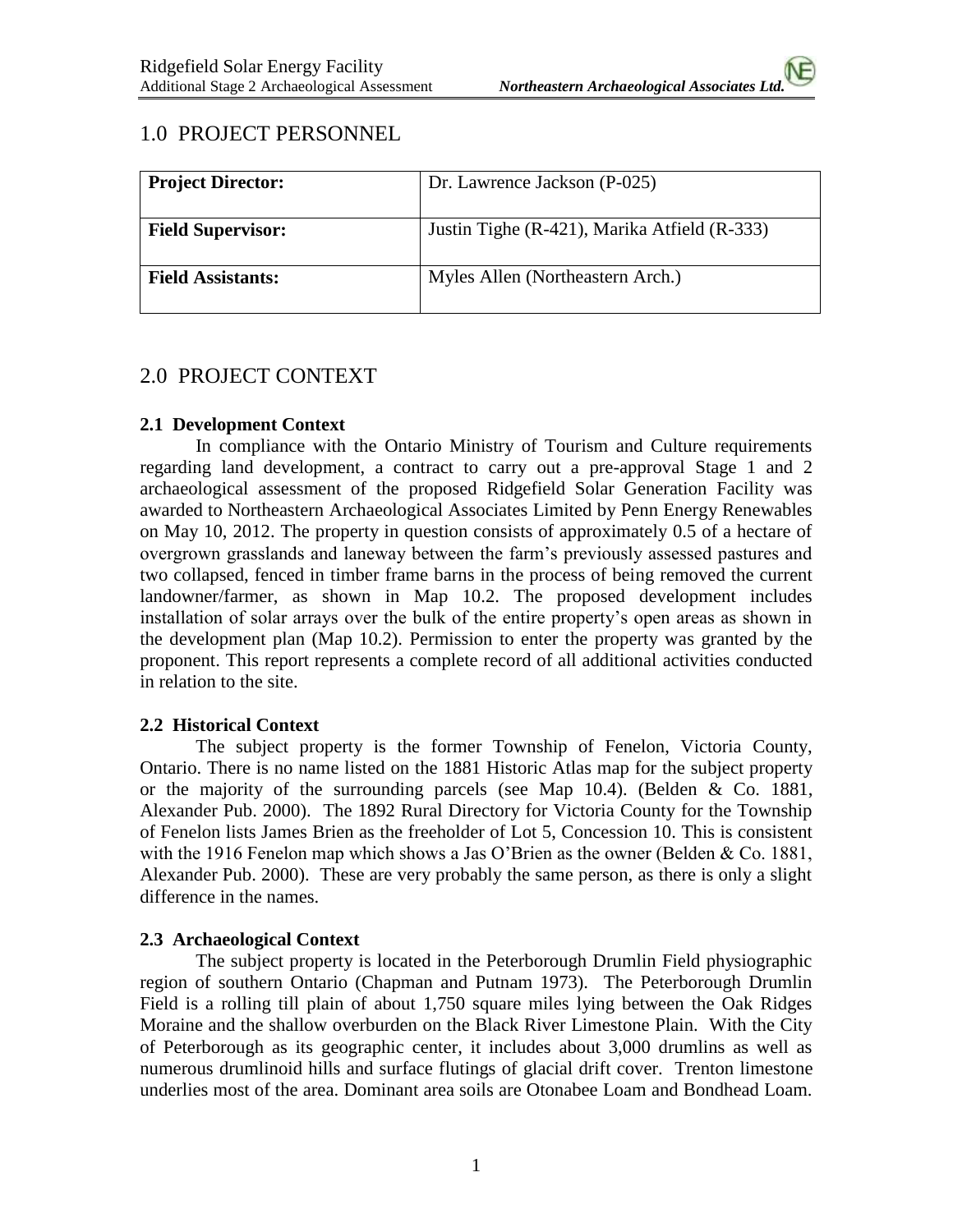Soils are generally stony due to uplifting of the calcareous lower horizon by ploughing. Locally, the subject property in an area of drumlinized till plain, just south of the Dummer Moraine till plain, and east of a large glacial esker. (Chapman and Putnam 1973). Limestone bedrock is very close to the surface over much of the property and is visible on exposed slopes to the north, north-west, and south-east of the development area.

A search of the archaeological sites data base of the Ontario Ministry of Tourism and Culture by data co-ordinator Robert von Bitter on May 02, 2011 did not revealed the existence of any registered sites within a 2km radius of the subject property.

## 3.0 FIELD METHODS

This property is considered high potential according to the 2011 standards set out for Consultant Archaeologists by the Ministry of Tourism, Culture and Sport due to its proximity to Sturgeon Lake, as well as its elevated topography and proximity to areas of historic development. In accordance with these standards, all testable portions of the property were surveyed at a high potential 5 meter test interval up to within 1 meter of the barn structures as per Section 2.1.2, Standard 4, MTCS 2011. Testing methodology and location/orientation of work photos are illustrated in Maps 10.2 and 10.3.

Approximately 30% of the additional property assessed consisted of two collapsed timber frame barns in the process of being removed by the current landowner/farmer, as well as a gravel roadway. The remaining 70% of the additional property was fenced in grassland, and was therefore shovel tested to within 1 meter of the barn structures, as per Sec. 2.1.2, Standard 4, MTCS 2011. Please refer to Images 9.1 through 9.5. All shovel tests were of a minimum diameter of 30cm, and were excavated into the first 5cm of sterile subsoil. Test-pits were examined for evidence of cultural features, stratigraphy, or signs of disturbance. Soil from test-pits was processed using 6mm mesh rocker screens. All units were backfilled. The assessment was carried out under conditions of clear visibility on May 21, 2012. There were no archaeological materials recovered during this additional assessment. Fieldwork for this assessment generated a total of 12 photos, and 1 page of field notes.

## 4.0 RECORD OF RECOVERED ARCHAEOLOGICAL MATERIALS

There were no archaeological materials recovered from the subject property as a result of this assessment.

## 5.0 ANALYSIS AND CONCLUSIONS

Additional Stage 2 archaeological testing in the spring of 2012 of the subject property conducted in accordance with the Standards and Guidelines outlined by the Ministry of Tourism, Culture and Sport did not result in the recovery of any archaeological materials.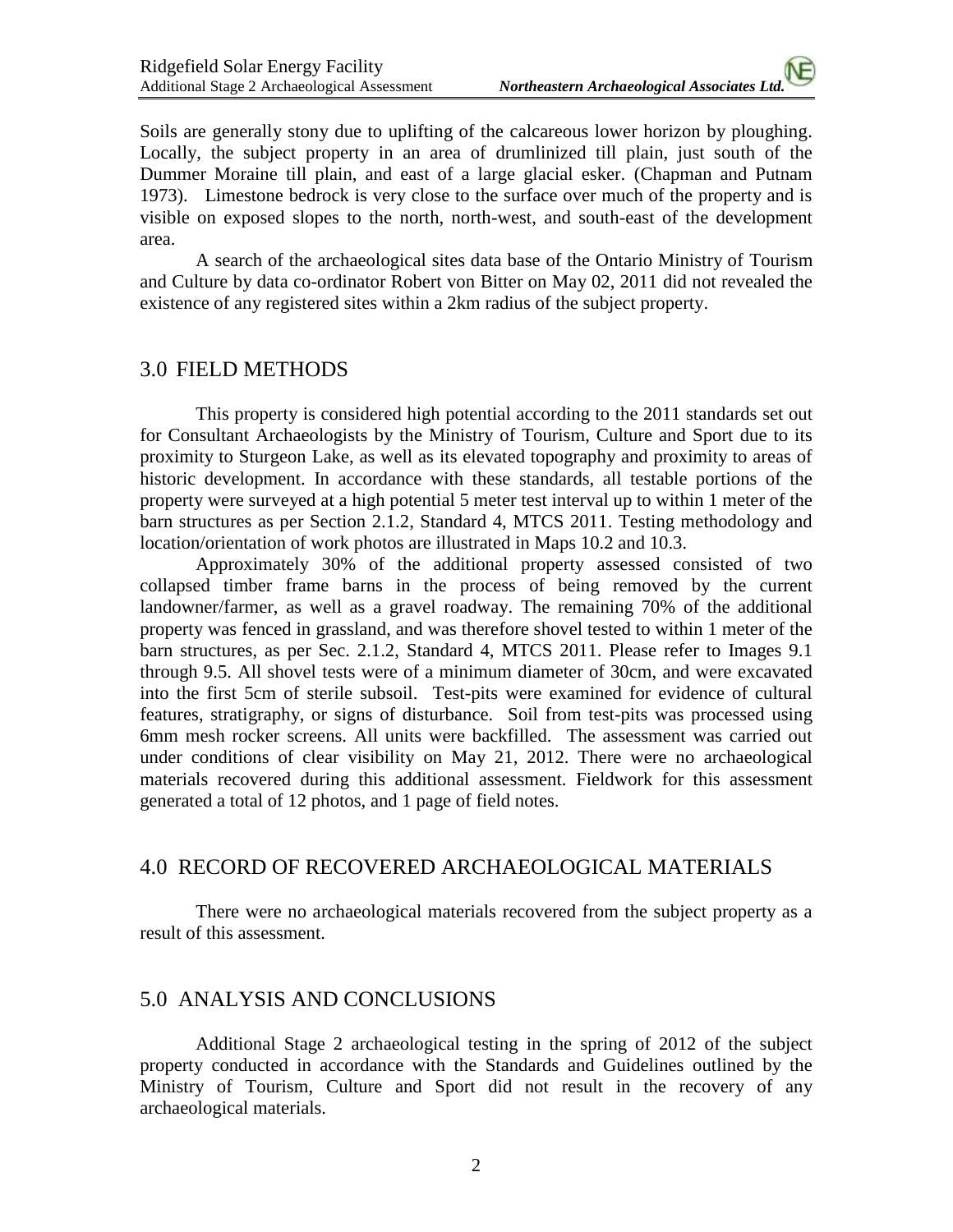#### 6.0 RECOMMENDATIONS

As there were no archaeological materials recovered during this assessment, it is the recommendation of this report that full clearance of the subject property as outlined in this report be granted.

## 7.0 ADVICE ON COMPLIANCE WITH LEGISLATION

- **a.** This report is submitted to the Minister of Tourism and Culture as a condition of licencing in accordance with Part VI of the *Ontario Heritage Act*, R.S.O. 1990, c 0.18. The report is reviewed to ensure that it complies with the standards and guidelines that are issued by the Minister, and that the archaeological fieldwork and report recommendations ensure the conservation, protection and preservation of the cultural heritage of Ontario. When all matters relating to archaeological sites within the project area of a development proposal have been addressed to the satisfaction of the Ministry of Tourism and Culture, a letter will be issued by the ministry stating that there are no further concerns with regard to alterations to archaeological sites by the proposed development.
- **b.** It is an offence under Sections 48 and 69 of the *Ontario Heritage Act* for any party other than a licenced archaeologist to make any alteration to a known archaeological site or to remove any artifact or other physical evidence of past human use or activity from the site, until such time as a licensed archaeologist has completed archaeological fieldwork on the site, submitted a report to the Minister stating that the site has no further cultural heritage value or interest , and the report has been filed in the Ontario Public Register of Archaeology Reports referred to in Section 65.1 of the *Ontario Heritage Act*.
- **c.** Should previously undocumented archaeological resources be discovered, they may be a new archaeological site and therefore subject to Section 48 (1) of the *Ontario Heritage Act*. The proponent or person discovering the archaeological resources must cease alteration of the site immediately and engage a licenced consultant archaeologist to carry out archaeological fieldwork, in compliance with Section 48 (1) of the *Ontario Heritage Act*.
- **d.** The *Cemeteries Act*, R.S.O. 1990 c. C.4 and the *Funeral, Burial and Cremation Services Act*, 2002, S.O. 2002, c.33 (when proclaimed in force) require that any person discovering human remains must notify the police or coroner and the Registrar of Cemeteries at the Ministry of Consumer Services.

Archaeological sites recommended for further archaeological fieldwork or protection remain subject to Section 48 (1) of the *Ontario Heritage Act* and may not be altered, or have artifacts removed from them, except by a person holding an archaeological licence.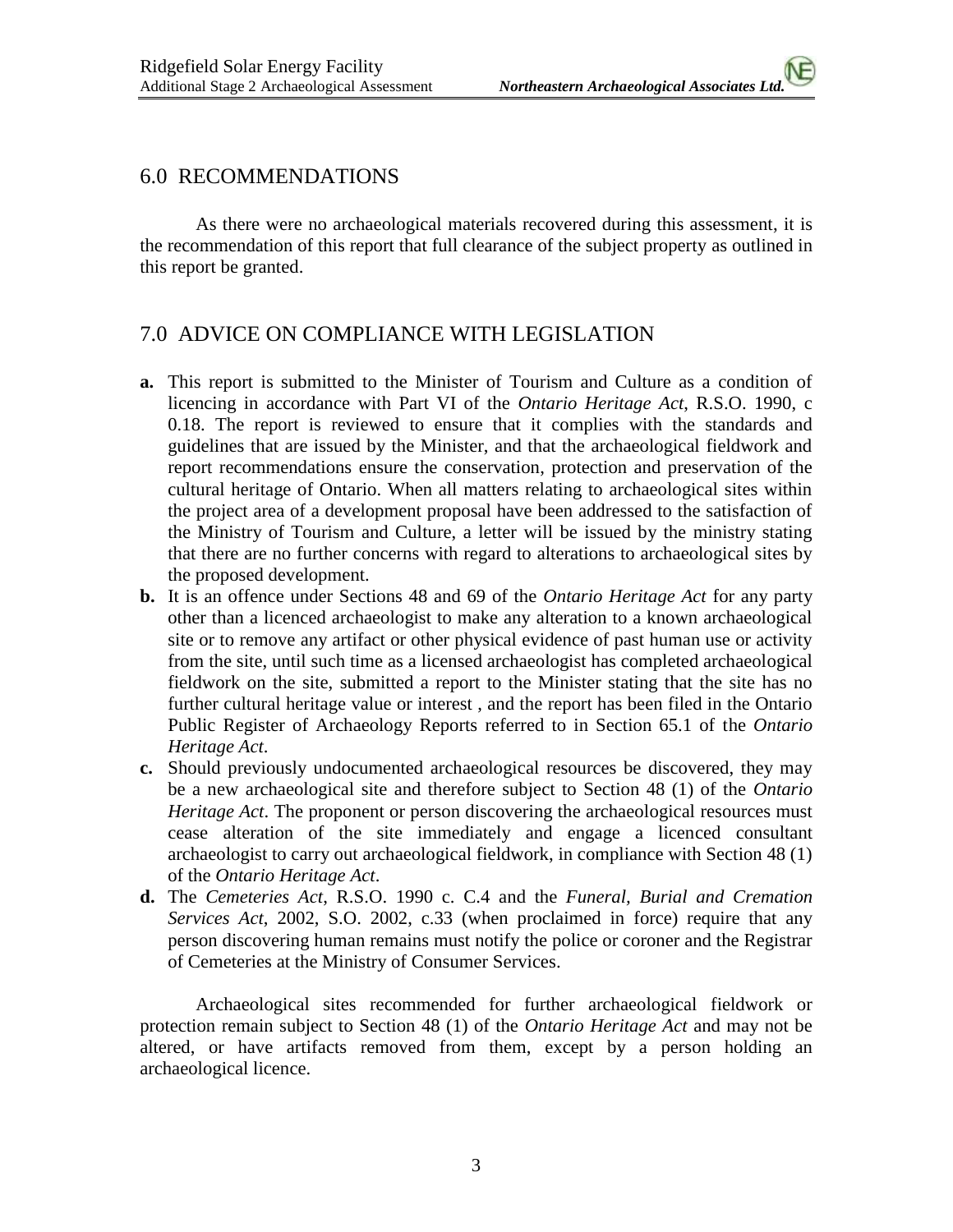### 8.0 REFERENCES CITED

Belden, H. and Co.

- 1881 **Illustrated Historical Atlas of the Counties of Northumberland and Durham, Ont.** Toronto.
- 2000 Millennium Edition with additions, Edited by E. Phelps, Alexander Publishing, Ancaster, ON.
- Chapman, L.J. and D.F. Putnam 1973 **The Physiography of Southern Ontario**. 2nd Edition, Toronto.

#### MTC

2010, **Standards & Guidelines for Consultant Archaeologists**. Queens Printer for Ontario.

Northeastern Archaeological Associated Limited.

2011 **Stage 1 and 2 Archaeological Assessment of the Penn Energy – Ridgefield Solar Project, Part Lot 5, Concession 10, Geographic Township of Fenelon, City of Kawartha Lakes.** MTC report files.

9.0 IMAGES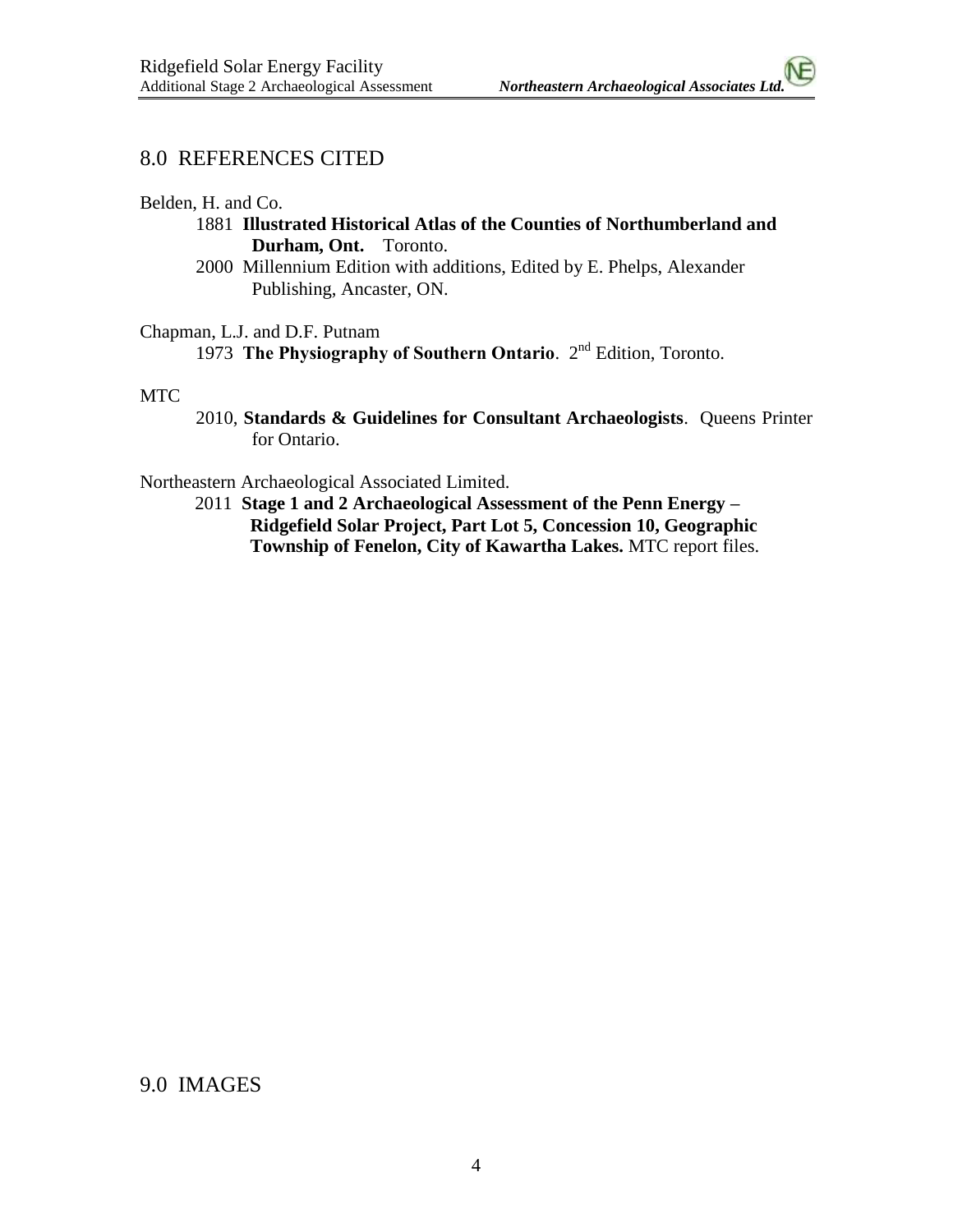

Image 9.1: Oriented N, View of Shovel Testing in West End of Property.



Image 9.2: Oriented N, Test-Pit Survey North of Barn Foundation.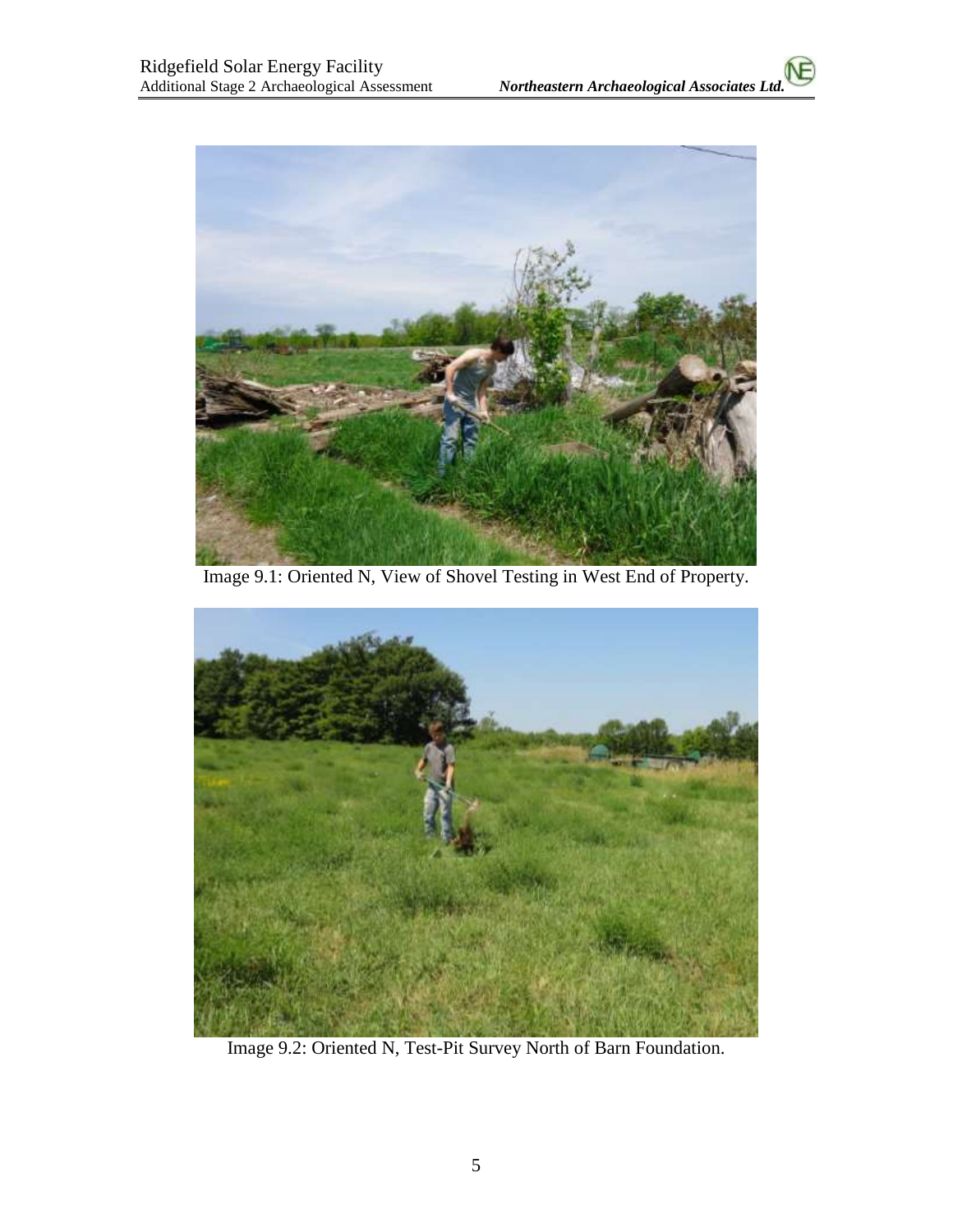

Image 9.3: Oriented SE, Test-Pit Survey in Northern Paddock Area.



Image 9.4: Oriented S, View of Shovel Testing North of Barn Foundation.

10.0 MAPS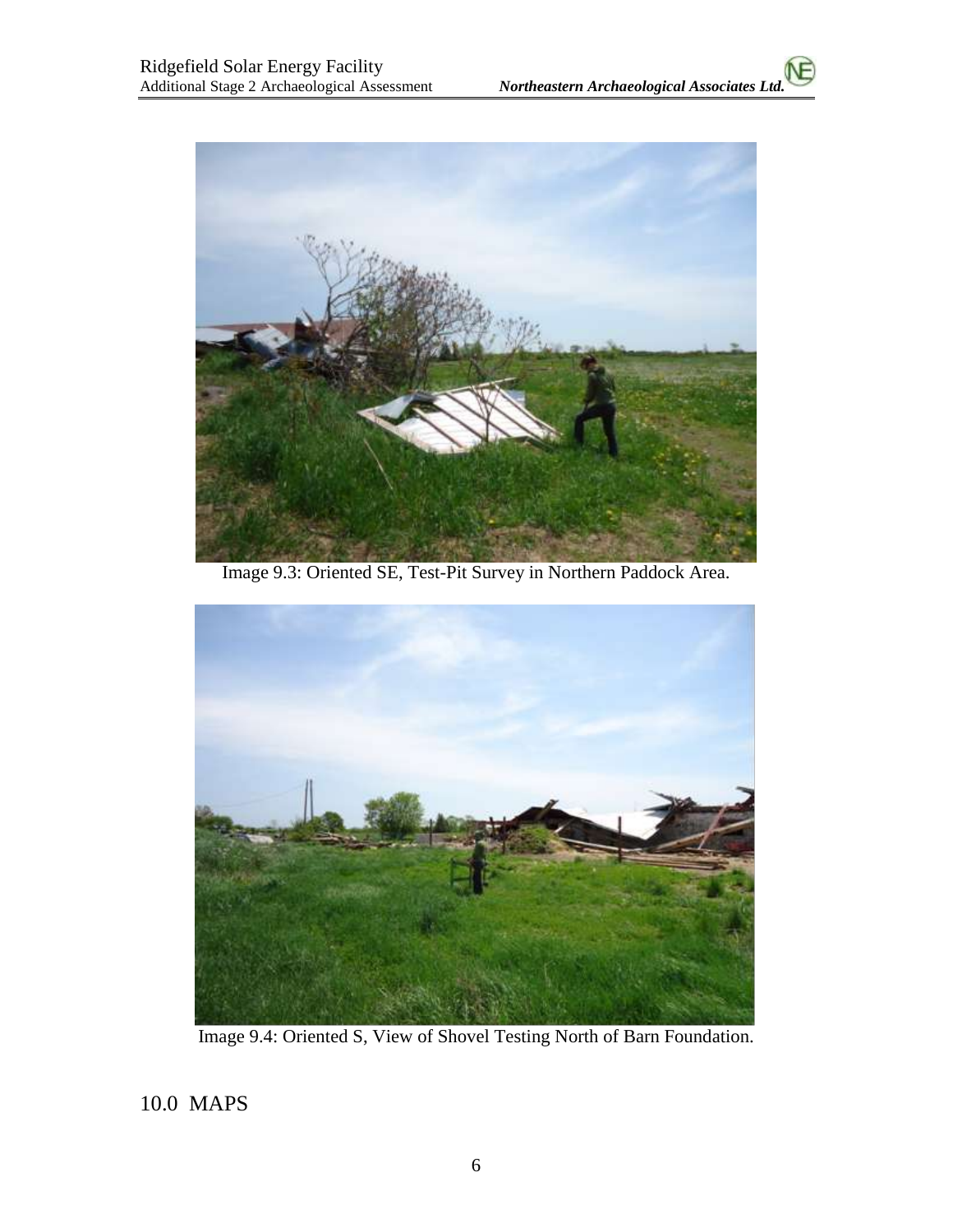

Map 10.1: Location of Subject Property on SE side of Sturgeon Lake.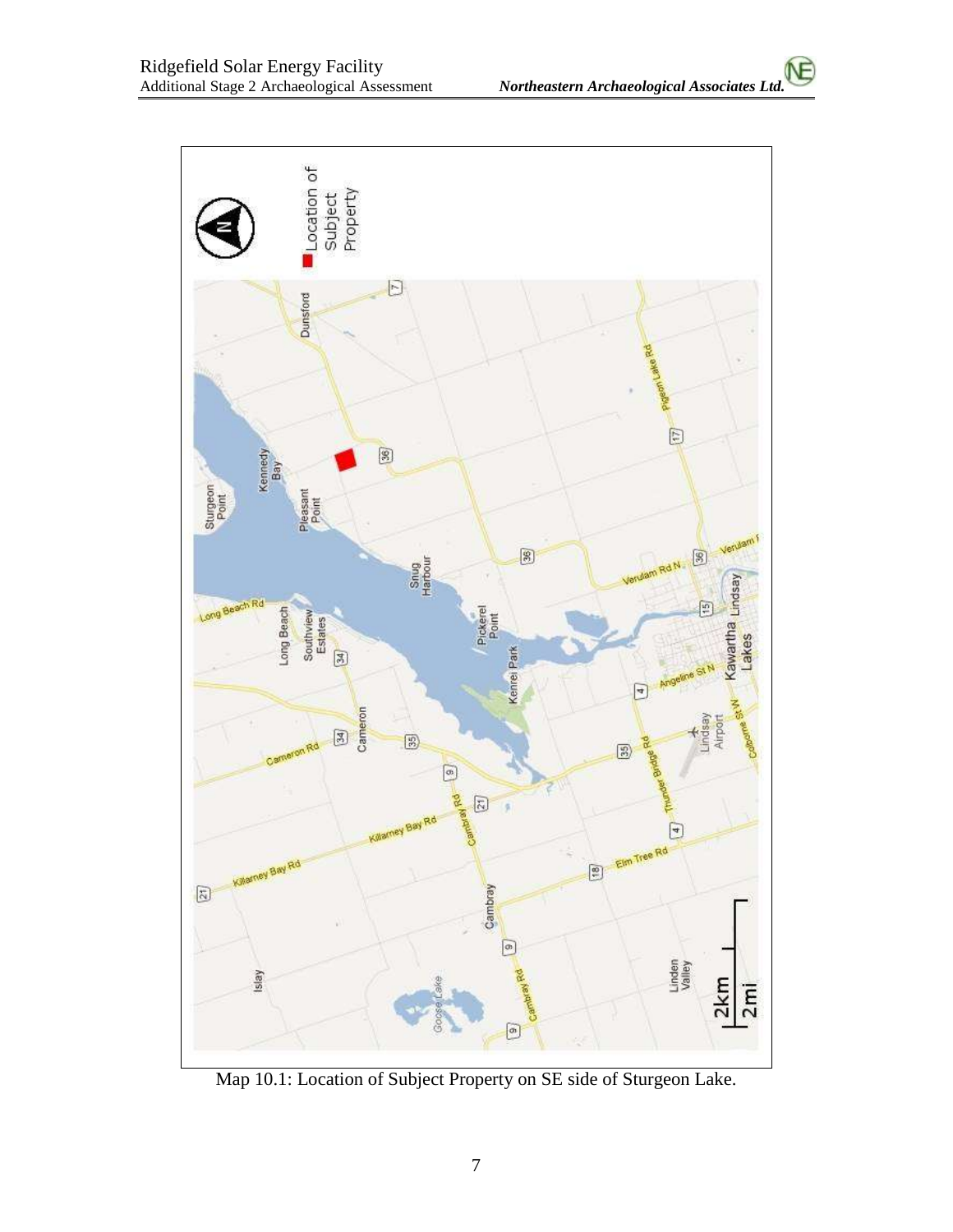

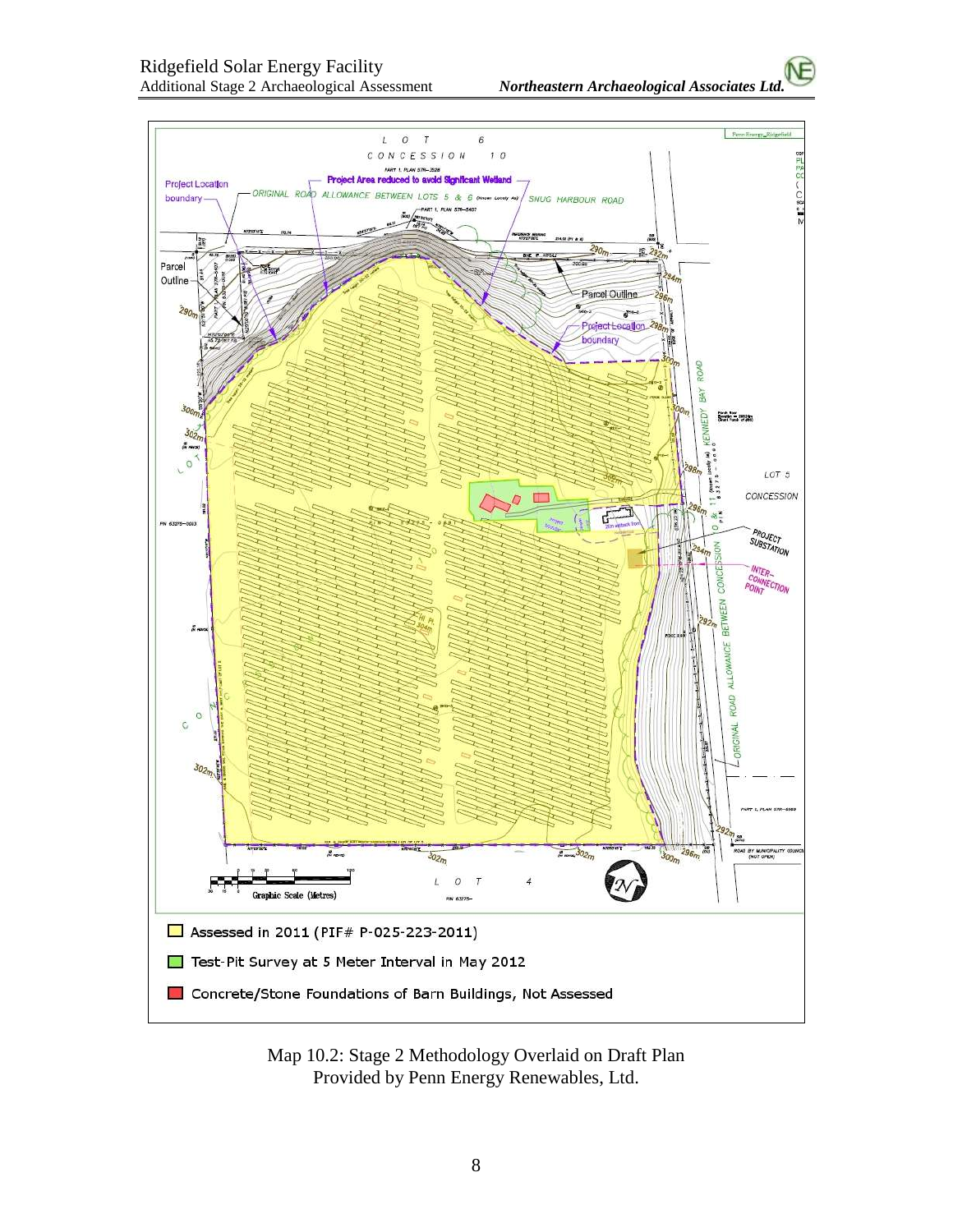

Map 10.3: Location and Direction of 2012 Survey Photos.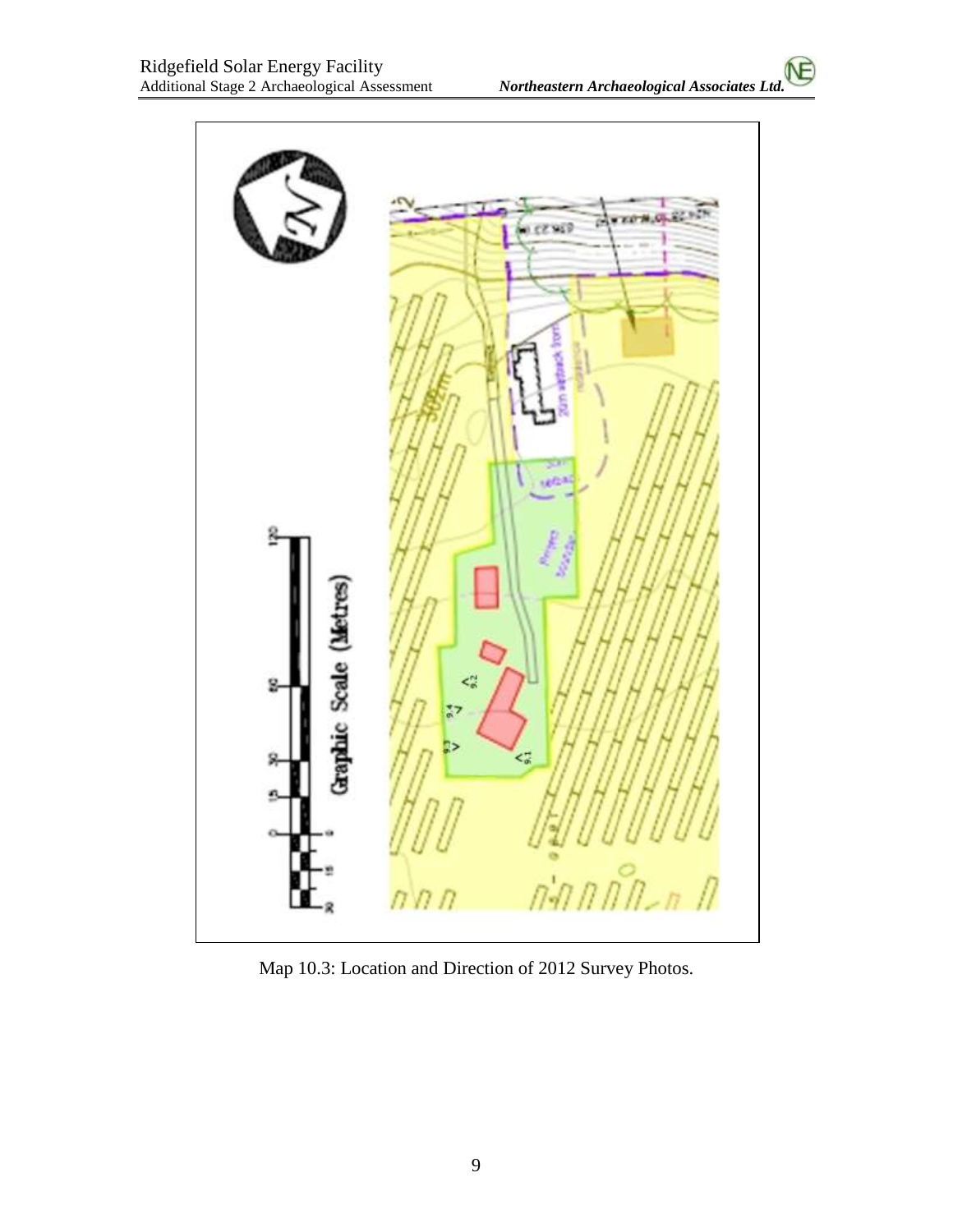

Map 10.4: 1881 Historic Atlas Map Showing Location of Development Property (After Belden & Co. 1881, Alexander Pub. 2000)